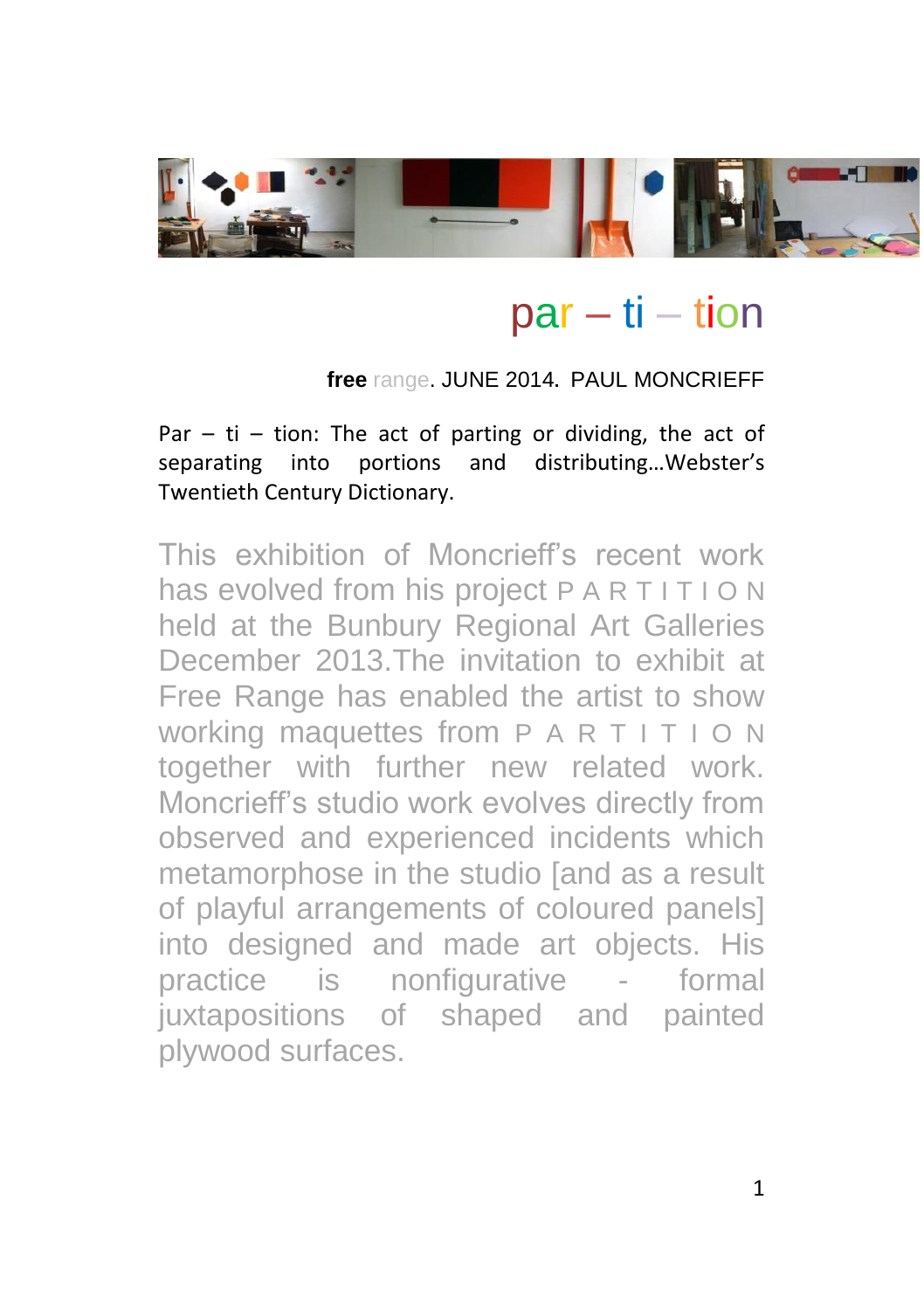### *interview with the artist may 2014:*

I find myself working with set shapes and panels which become painted and assembled according to ordered geometric interventions. These panels of colour are set next to or abut until the run of panels make visual sense. The ordering of the work is not set and will depend on given locale and circumstance. With this work I have included select found objects which for me make connections with the mundane, the unnoticed, the peripheral.

I view these domestic –sized works as maquettes, with the potential to be sized to any scale depending on requirements. There is also the implied invitation for the viewer to reorder and replace. There is playfulness akin to the games that children make with coloured blocks, and in a sense this work in part is my response to my long held interest in building and assemblage.

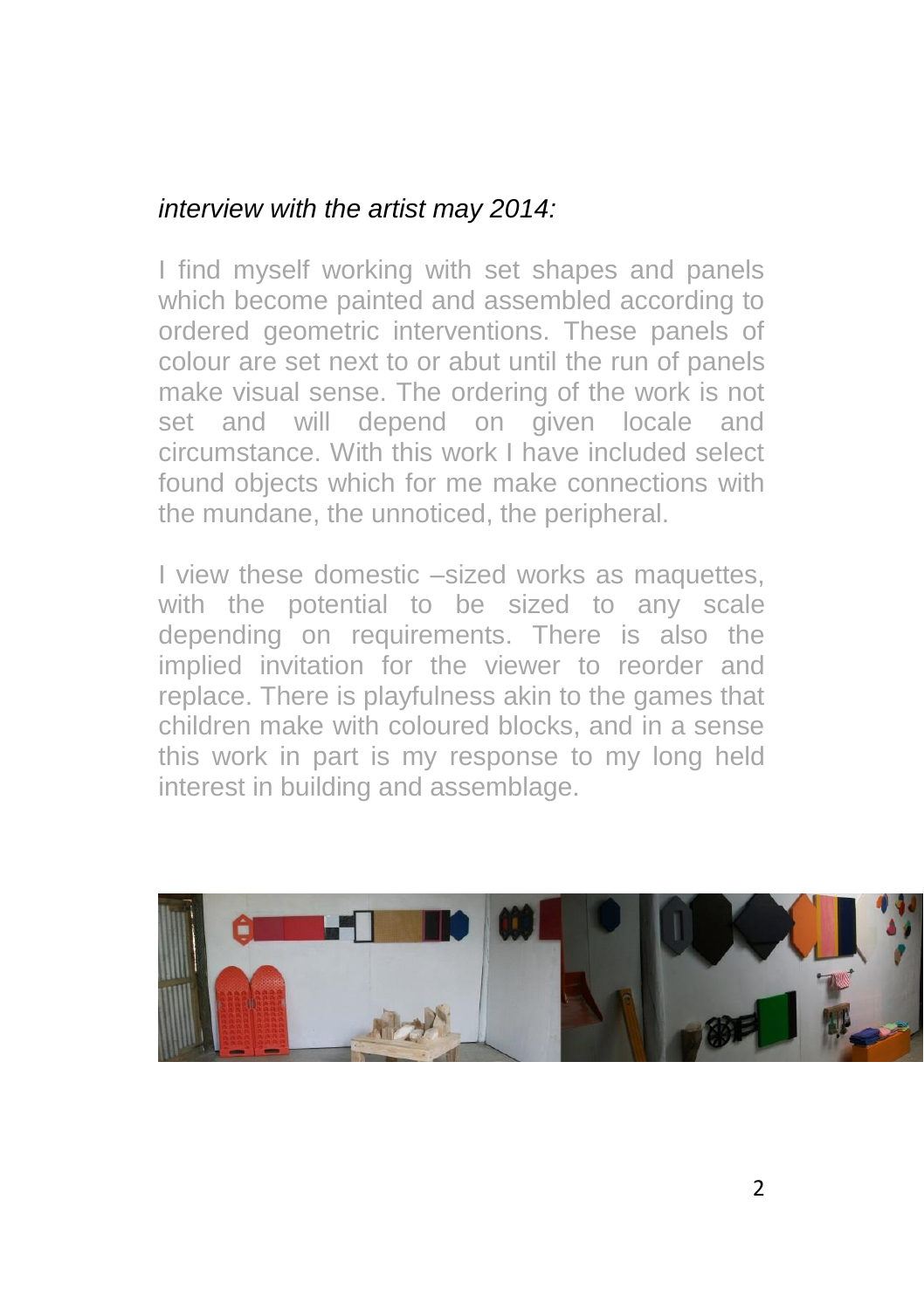### *You ask about architecture?*

Well, I am always intrigued by the built and in my head will attempt to follow through the steps in the construction of structures, even the simplest of sheds. I like to build and make with a sense of exploring the open ended possibilities of this satisfaction. The assemblage of usually timber materials is a simple never ending wonderment for me; the simple act of cutting, gluing and colouring is more intriguing than the google and is akin to drawing. My medium of choice is plywood, its strength, grain and versatility suits my studio workshop approach. When these works are installed with thought into the given space I would hope that I have value added the interior.

The paint – colour on the panels is systemised but the assembled abutted works will break the orderly system and the intrigue of colour optics and intuition comes into the mix. The wall and the object are then required to have dialogue within the space of the particular environ. In the recent past I have also allowed the work off the wall to become columns of colour related to the wall installation. Next would be to intervene and build the structure – walls, floor and ceiling – makes sense to me.

Paul Moncrieff